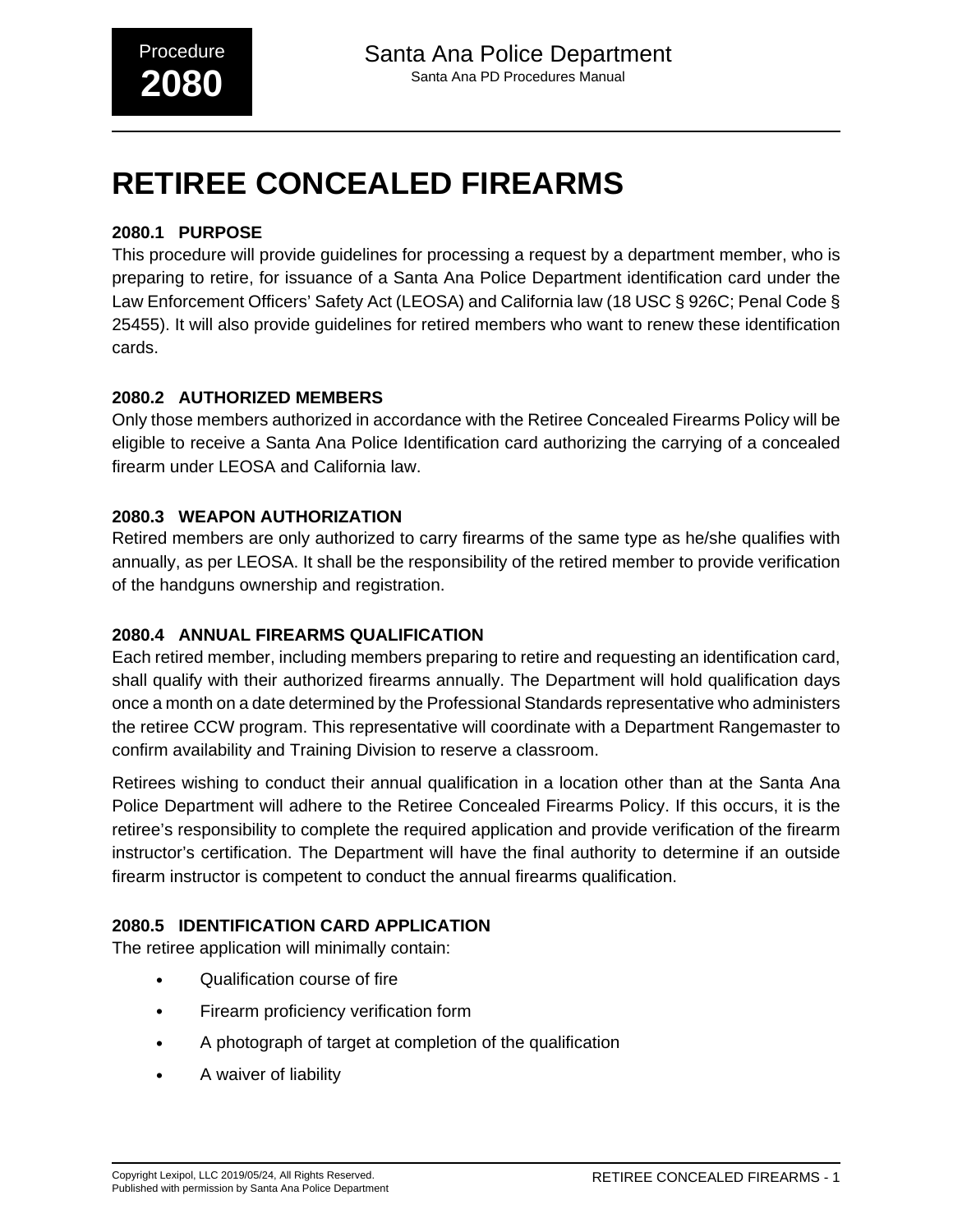# Santa Ana Police Department

Santa Ana PD Procedures Manual

# RETIREE CONCEALED FIREARMS

Department-sponsored qualification dates, Department Policy 208 (Retiree Concealed Firearms), and Department Policy 1005 (Reporting of Employee Convictions) will be posted on the Department's website or the Santa Ana Police Officer's Association website.

It is the responsibility of the retired member to submit the completed identification card application and waiver of liability to the Professional Standards representative at least two weeks prior to the requested qualification date. This will give the representative sufficient time to conduct the required background check and coordinate the issuance of new identification cards.

### **2080.6 FIREARMS QUALIFICATION - SANTA ANA POLICE DEPARTMENT**

On the date of qualification, the Professional Standards representative or his / her designee will instruct the applicants to meet in the department lobby at the designated time. Applicants shall bring their firearms in a condition (concealed and/or in a container) that conceals the firearm. The applicants will then be taken to a classroom to verify completion of the application and proof of registration and ownership for their firearm(s).

After the administrative verification is complete, the applicants will qualify using the "CCW Qualification Course". The target used will be the BT-5S and only those hits within the two (2) inner sections of the target will be accepted. The course of fire is 30 rounds, ammunition for which shall be provided by the applicant, and the minimum passing score is 80% (hit ratio of 24 out of 30).

Prior to the qualification, the applicant(s) will safely unload and verify their handguns are clear and safe. The Rangemaster or designated firearms instructors will perform a safety function check on the handgun, verifying there are no obstructions in the barrel and no obvious signs the handgun is inoperable. The applicants will be advised that this process is not an inspection of the firearm.

After the safety function check(s) are complete, the applicants will safely load their firearm(s). The applicants shall complete the qualification course of fire with each of their authorized firearm(s). The course of fire for each firearm shall be completed prior to continuing on to the next firearm, if applicable.

When the Rangemaster or firearms instructor is satisfied the applicant can safely unload, safely load, and pass the course of fire, the applicant will be issued an identification card.

### **2080.7 FIREARMS QUALIFICATION - OUTSIDE SANTA ANA POLICE DEPARTMENT**

The retired member shall provide verification that their chosen firearms instructor is competent and qualified to administer the firearms qualification by providing the instructor's certification(s). This certification may be on an official letter from the law enforcement agency, if applicable, or verifiable certificates stating the instructor's certification. The firearms instructor must also certify (sign firearms proficiency verification form) that the retired member passed the qualification course, as described in Department Policy 208.5.2 (a), with each of their firearm(s).

After the retired member has completed their qualification with the outside instructor, they may send, via email or postal service, the completed application and all required forms to the Professional Standards representative.The representative will then conduct the background